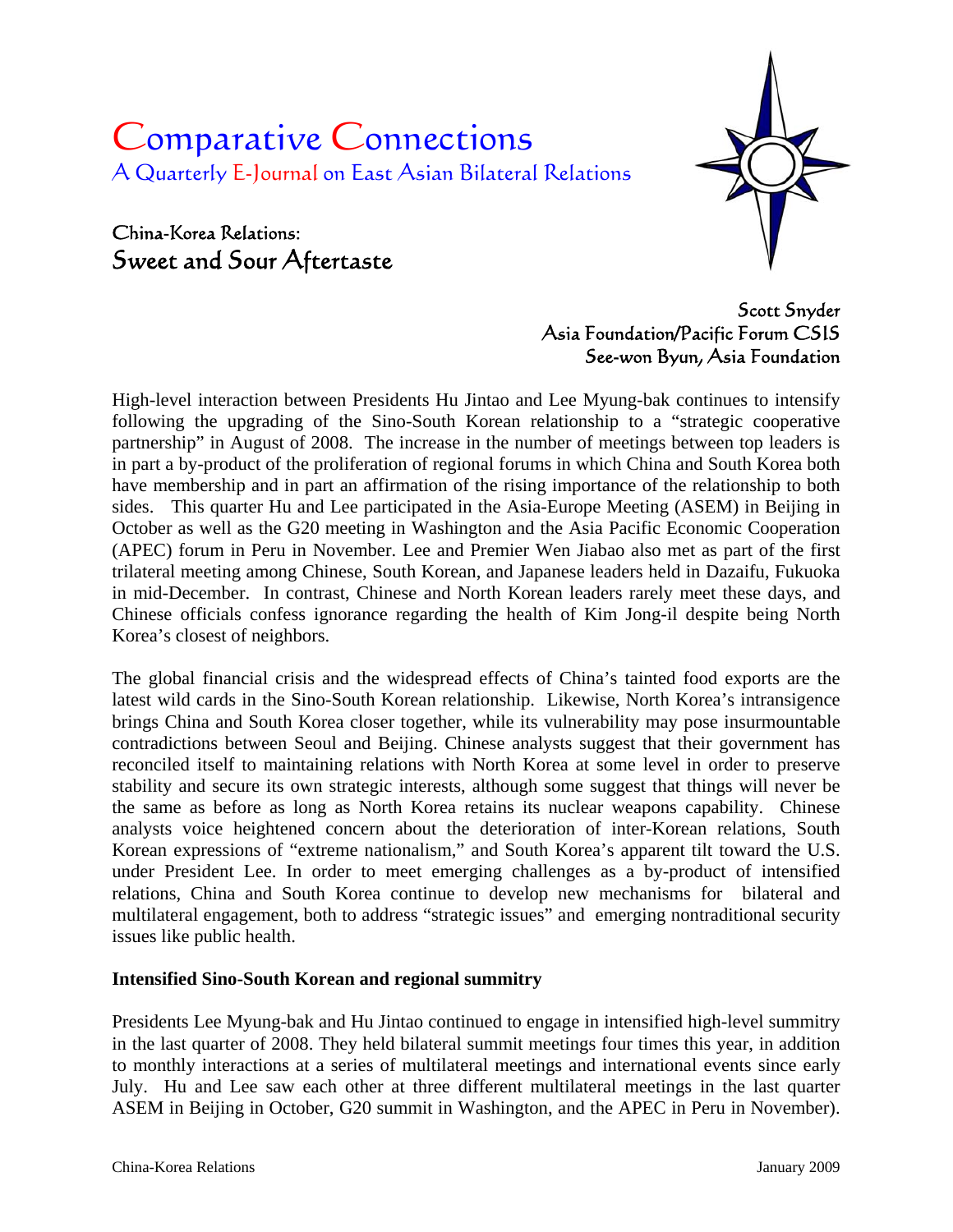In addition, President Lee, Premier Wen Jiabao, and Japan's Prime Minister Taro Aso held the first Sino-Japan-ROK trilateral summit in Dazaifu, Fukuoka on Dec. 12-13. Despite ambitious pledges to promote Asian growth and "regional stability, prosperity, and peace," the summit produced no substantive results or specific action plans, with the joint statement largely reaffirming existing commitments.

In addition to currency swap deals and restrictions on new trade barriers over the next 12 months, Wen, Lee, and Aso reinforced cooperation on their multilateral commitments including the creation of an \$80 billion fund with ASEAN by June 2009, an early injection of cash into the Asian Development Bank, and common follow-up measures to the November G20 summit in Washington. The three leaders also agreed to strengthen policy coordination on North Korean nuclear issues, noting Pyongyang's "uncooperative attitude" at the recent Six-Party Talks negotiations in Beijing.

The agenda for the inaugural PRC-Japan-ROK trilateral primarily addressed the global financial crisis, but future summits aim to broaden cooperation to other areas. Meeting in Fukuoka ahead of the trilateral, Lee and Wen discussed cooperation on North Korean denuclearization in light of the breakdown of the latest round of Six-Party Talks in Beijing, reinforced the China-South Korea currency swap deal, and agreed to deepen cooperation on the financial crisis both bilaterally and multilaterally through the next G20 summit in April 2009.

A major achievement for South Korea at this meeting was the expansion of its currency swap agreement with China to \$30 billion on the eve of the summit in an effort to shore up the won, which dropped by a third against the U.S. dollar since the beginning of the crisis. In its deal with the Bank of China, the Bank of Korea secured a \$26 billion won-yuan swap effective for three years with the possibility of an extension. Beijing and Seoul previously signed a \$4 billion currency swap deal under the Chiang Mai Initiative. South Korea has been eager to expand its currency swap with China amid a weakening won and declining foreign exchange reserves, first discussing the proposal in October at a meeting between Chinese and South Korean finance ministers in Beijing on how to cope with the financial crisis. However, the Sino-ROK currency swap arrangements came after the critical turning point in South Korean efforts to stabilize its economy as part of the global financial crisis, which occurred as a result of a \$30 billion line of credit from the U.S. Federal Reserve Bank as part of a deal with critical regional economies concluded in late October.

#### **Modestly expanded "strategic" Sino-South Korean cooperation**

A new development in the bilateral relationship this quarter was the establishment of a new, high-level institutional mechanism for policy dialogue. Chinese Vice Foreign Minister Wang Guangya and South Korean counterpart Kwon Jong-rak held the first high-level "strategic dialogue" between Chinese and South Korean Foreign Ministries on Dec. 11 in Beijing, an initiative that emerged from the Hu-Lee summit in May of 2008 as part of an effort to upgrade relations. Meeting topics included the incoming U.S. administration and North Korean nuclear issues and coincided with the disappointing conclusion of the latest round of Six-Party Talks, which failed to settle important technical issue of whether North Korea will allow samples to be taken from the country in its verification protocol. The annual dialogue provides a channel for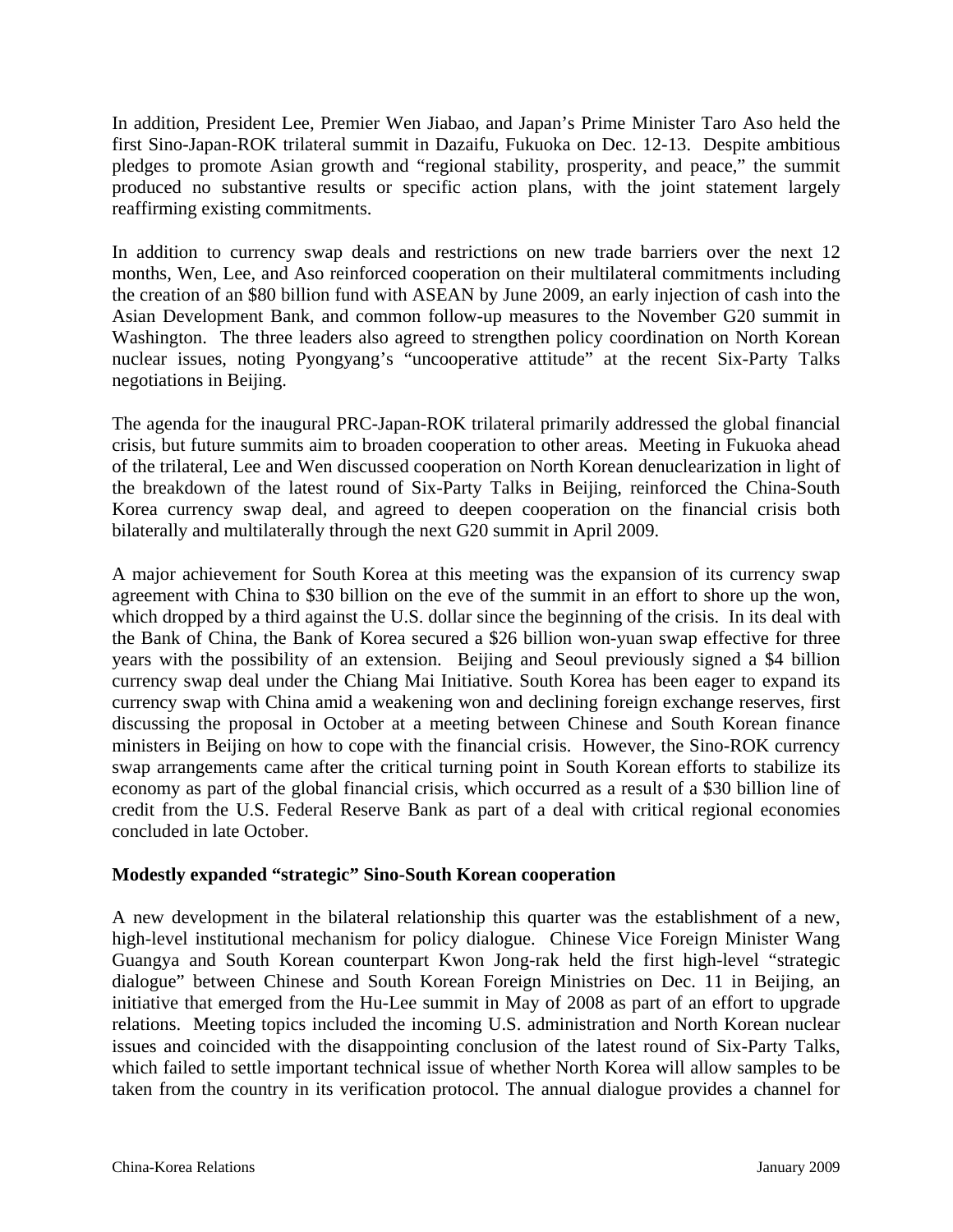coordination of Chinese and South Korean foreign policies on a range of bilateral, regional, and global security issues. Given that both sides have similar talks with the United States and Japan, the Sino-South Korean strategic dialogue is not distinctive, but is increasingly necessary given the importance of effective coordination in managing newly emerging global challenges.

In late November, China and South Korea finally established long-awaited naval and air force hotlines after having discussed the prospect of such hotlines for over a year. Intended to prevent accidental clashes and facilitate disaster cooperation, the hotlines began operating immediately after working-level defense talks in Beijing. Repeated disagreements had previously hampered the establishment of military hotlines, initially planned as part of confidence-building measures to open last year on Aug. 24, the day marking the  $15<sup>th</sup>$  anniversary of diplomatic relations. During a meeting in Beijing, Chinese Defense Minister Liang Guanglie and Korea National Defense University President Bang Hyo-bok pledged to advance bilateral military ties "to a new height." While the air force hotline aims to enhance information exchange on unidentified aircraft over the Korean Peninsula, the naval hotline is expected to reduce tension on the Yellow Sea where bilateral disputes continue to emerge over illegal Chinese fishing activities. Seoul officials have long complained of Chinese intrusion into Korean waters in violation of a bilateral fisheries treaty signed in 2001, reporting that South Korea has captured more than 1,750 Chinese fishing vessels in the last four years. These issues have become even more sensitive since late September, when violent clashes between Chinese and South and North Korean boats left a South Korean Coast Guard officer dead. Confrontations have continued despite recent efforts by South Korean authorities to crack down on incursions by Chinese fishermen in South Korean territorial waters.

South Korea has new plans to expand its diplomatic presence in China while strengthening cultural exchange. The planned opening of a South Korean Consulate by the end of this year in Wuhan, the capital city of Hubei province and one of China's key trade and transport centers, is expected to further boost economic cooperation between South Korea and central Chinese regions, where Korean investment is already significant. As part of a campaign to expand tourism, Seoul also plans to open additional direct air services to Chinese cities and simplify visa requirements for Chinese citizens.

#### **Maintaining the veneer of Sino-DPRK "traditional friendship"**

Despite a severe downturn in relations following the North Korean nuclear test in October 2006, Sino-DPRK relations appear to have stabilized in 2008. North Korea continues to rely heavily on China for energy and food assistance, so there are limits to the level of estrangement in the relationship that are fostered by the realities of interdependence. However, a nuclear North Korea has a direct, negative impact on regional threat perceptions, including in Japan and South Korea, which affect Chinese interests. Although the Chinese government is committed to promoting regional stability, senior officials reiterate their commitment to denuclearization of the Korean Peninsula because a nuclear North Korea is a threat to regional stability. Chinese expectations that North Korea will remain stable extend to Chinese reactions to rumors about Kim Jong-il's health and the prospect of a leadership transition in North Korea.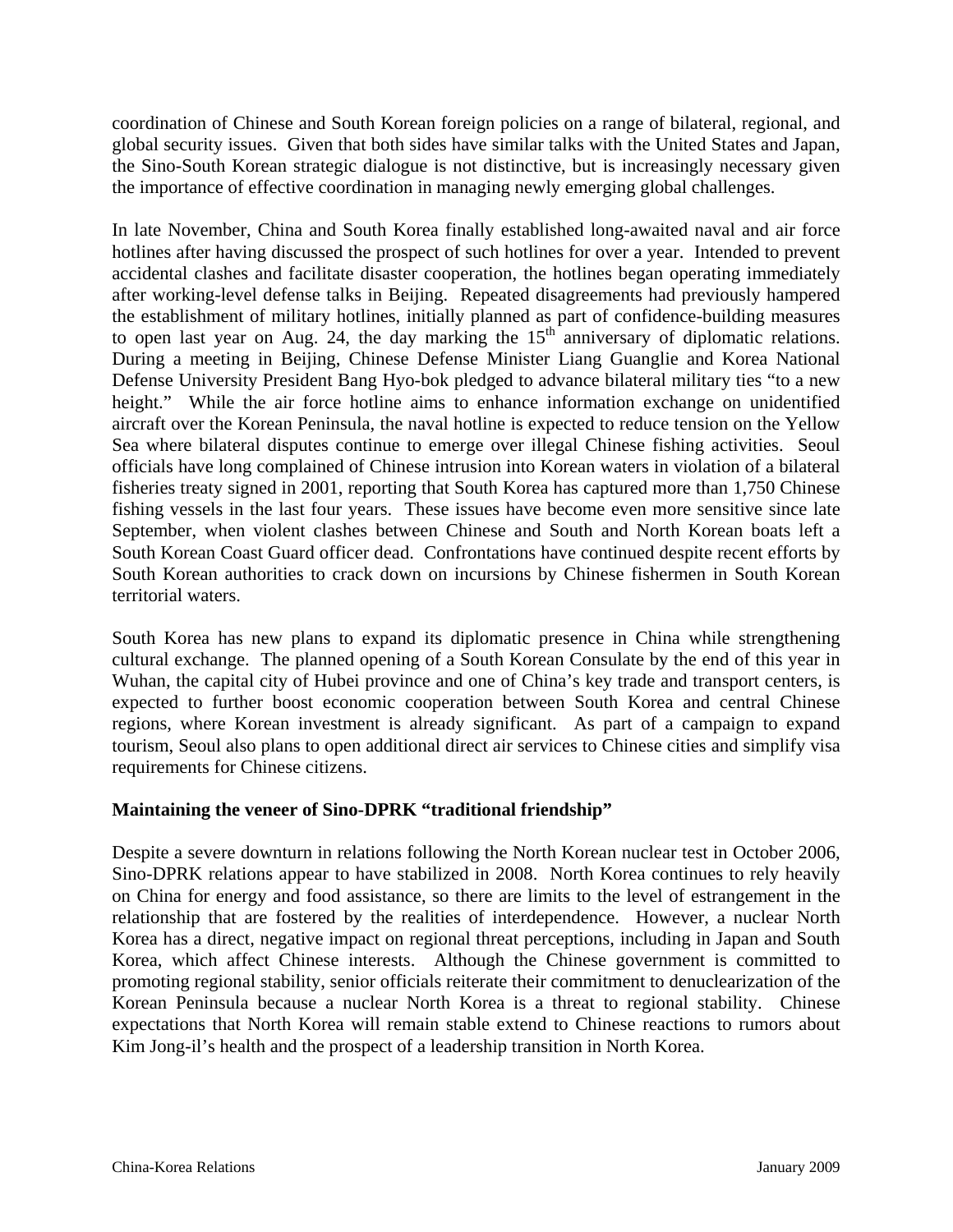Chinese and North Korean officials are marking "China-DPRK Friendship Years" in Beijing in 2009 and Pyongyang in 2010 as an opportunity to advance bilateral relations, including the promotion of political ties between the Workers' Party of Korea (WPK) and the Communist Party of China (CPC). Chinese Defense Minister Liang Guanglie received Yon Kyong Chol of the DPRK Ministry of People's Armed Forces in Beijing in mid-December to promote military and state-to-state relations.

North Korea's Foreign Trade and Culture Ministries jointly hosted the 55<sup>th</sup> anniversary of the DPRK-China Cooperation Accord on Economy and Culture on Nov. 20 in Pyongyang, where Vice Premier Ro Du-chol pledged further cooperation with China under the pact, recognized for building a legal foundation for bilateral economic and cultural ties. In a bilateral media meeting held by China's State Administration of Radio Film and Television in Beijing in December, senior political advisor Li Jinhua emphasized "common development" of Chinese and North Korean journalism to promote the "China-DPRK traditional friendship." At the anniversary celebrations of economic and cultural ties in Pyongyang, Chinese Ambassador Liu Xiaoming highlighted various bilateral "friendship-building" events in recent years as drivers of "China-DPRK relations in the new century." In the fourth annual bilateral talks between Chinese and North Korean commerce and trade officials in Pyongyang in October, Assistant Minister of Commerce Wang Chao also expressed China's commitment to further bilateral cooperation based on businesses and market operations as well as government guidance.

#### **The financial crisis and its impact on Sino-South Korean economic relations**

One tangible measure of the effects of the global financial crisis on the real economy has been its impact on global trade. Sino-South Korean trade had been projected to reach \$200 billion by 2010 prior to the crisis, but South Korea's slowing domestic growth and the impact of the global crisis on China's exports are likely to slow the growth of bilateral trade and investment. The ROK Central Bank has forecast 2 percent growth in 2009, South Korea's slowest in over a decade. Exports, which account for 60 percent of the South Korean economy, suffered an 18.3 percent drop in November to \$29.26 billion, the biggest annual drop in seven years as exports to China dropped 32.9 percent to \$5.33 billion, the biggest decline in 16 years.

The crisis has had a harsh impact on South Korean carmakers, including Ssangyong Motor Co., the South Korean unit of Shanghai Automotive Industry Corp., which temporarily halted all plant operations in mid-December to cope with a sharp sales slump. Ssangyong suffered a 63 percent drop in annual sales in November and lost 28.2 billion won (\$21.2 million) in the third quarter of 2008, its fourth consecutive loss. Faced with labor union resistance to a restructuring plan, Ssangyong's chief executive now warns that its Chinese partner will pull out. The global automotive crisis has reverberated as Ssangyong has sought cash infusions from the Korean government and has stirred up ongoing fears in Ssangyong's labor union that Chinese management will use the global crisis to cut jobs and repatriate technology from South Korea.

#### **Deteriorating nuclear talks and inter-Korean relations**

A fresh round of Six-Party Talks began in Beijing on Dec. 8 only to break down several days later. Focused mainly on producing a verification protocol, the session came a week after a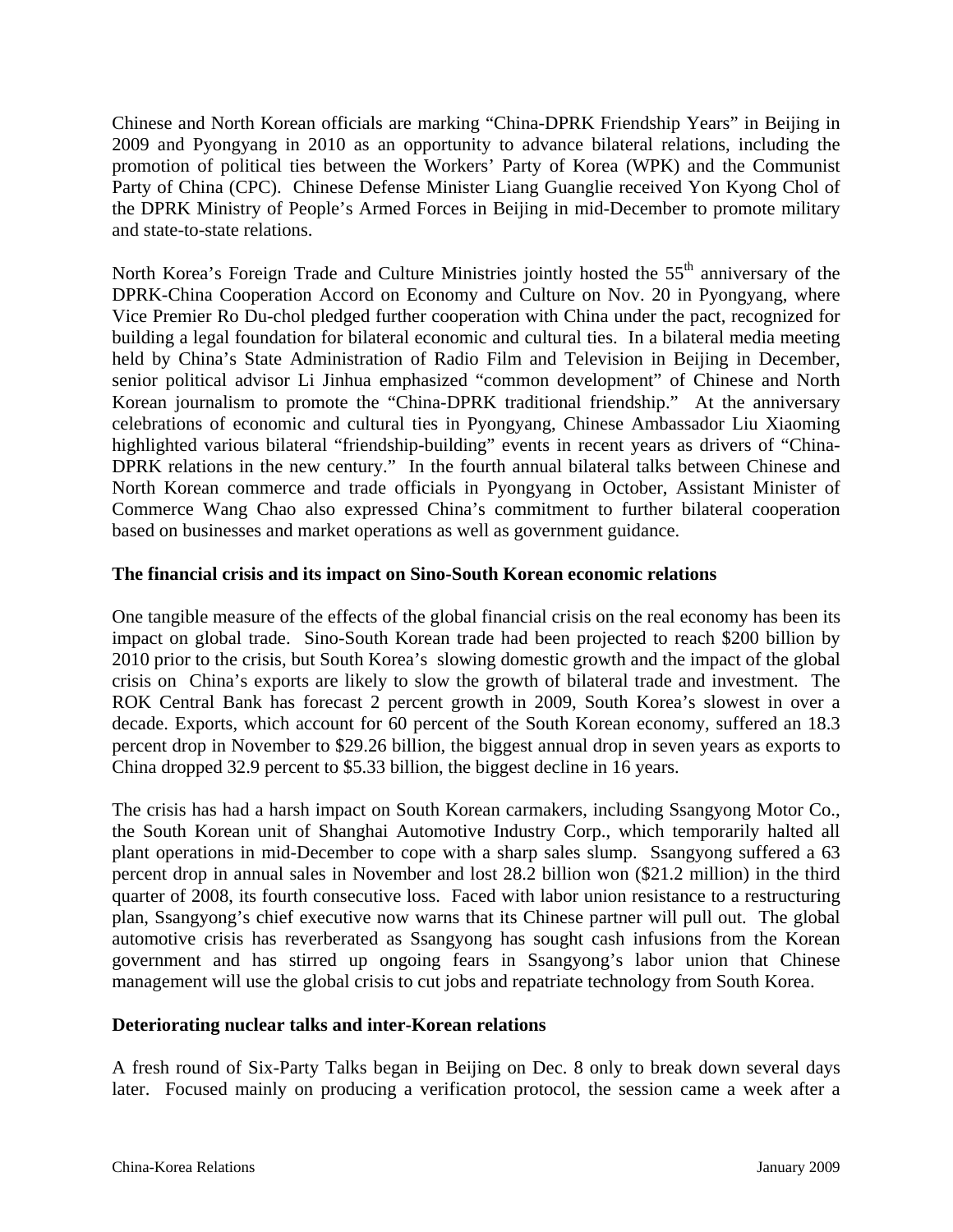meeting between Christopher Hill and North Korean counterpart Kim Kye Gwan in Singapore failed to reach agreement on the sampling of atomic materials. Chinese and North Korean diplomats, including Chinese envoy Wu Dawei and Ri Gun, director general of the DPRK Foreign Ministry's American Affairs Bureau, had also met in Beijing in mid-November to discuss how to move forward on the Six-Party Talks. Nevertheless, Pyongyang refused to accept China's draft verification plan that would allow inspectors to remove samples from North Korean nuclear sites for outside analysis. Beijing's two-page statement on Dec. 11 summarizing the outcome of the talks lacked any substantive content on the top agenda item of verification.

The latest round of negotiations also revealed gaps in understanding on the issue of aid. China has recently suggested that it will continue supplying economic and energy aid to the North despite the recent failure of talks, contradicting U.S. statements linking verification with fuel aid. As chair of the Working Group on Economic and Energy Cooperation, South Korea faces the task of clarifying the specifics of aid in the denuclearization process. A recent U.S. study also showed that international sanctions on North Korea since 2006 have proven ineffective due to loopholes in the definition of banned luxury goods, of which China's continued shipments to the North reached a total value of \$120 million in 2007, a 140 percent increase from 2006.

The nuclear stalemate has been exacerbated by a breakdown in inter-Korean relations. South Korean Unification Minister Kim Ha-joong made a four-day trip to Beijing in late December to discuss both North Korean nuclear issues and frozen inter-Korean relations over a series of meetings with Chinese Cabinet ministers including State Councilor Dai Bingguo, CPC International Liaison department head Wang Jiarui, Foreign Minister Yang Jiechi, and Vice Minister Wu Dawei. The latest bilateral meetings took place as Pyongyang issued a fresh warning that it would continue sanctions on South Korean companies in Kaesong should Seoul maintain its hard line policy toward the North. Despite intensified dialogue, however, Chinese analysts remain uncomfortable with the direction of South Korean policy under the Lee administration (especially when compared to the Roh administration, which had a particularly benign view of China), expressing concerns with the downturn in inter-Korean relations and South Korean public expressions of "extreme nationalism" over historical and territorial issues. The popularity of Korean cultural offerings in China known as the "Korean wave" appears to be receding, carrying with it a strong undertow of grassroots resentment among Chinese.

Kim Jong-il's health and North Korean regime stability continue to be matters of imminent concern for both China and South Korea at a time when the U.S.-North Korea relationship remains unclear. While South Koreans see regime collapse as unlikely, they also expect Chinese influence to be stronger than South Korea's, with opinion polls now showing that an increasing number of Koreans see China's intervention in such a scenario as a definite possibility.

While media reports about China's increasing military buildup along its border with North Korea highlight Chinese concerns about a potential massive inflow of North Korean refugees, Pyongyang has also reportedly taken various steps to restrict cross-border activity. There have been reports that the North has closed its border with China from the beginning of October, has imposed travel restrictions on Chinese tourists, and has threatened to cut all transport links with China in December. At the same time, the Hong Kong newspaper *Ta Kung Pao* published a series of articles in November showing a seriously deteriorating economic situation in the North,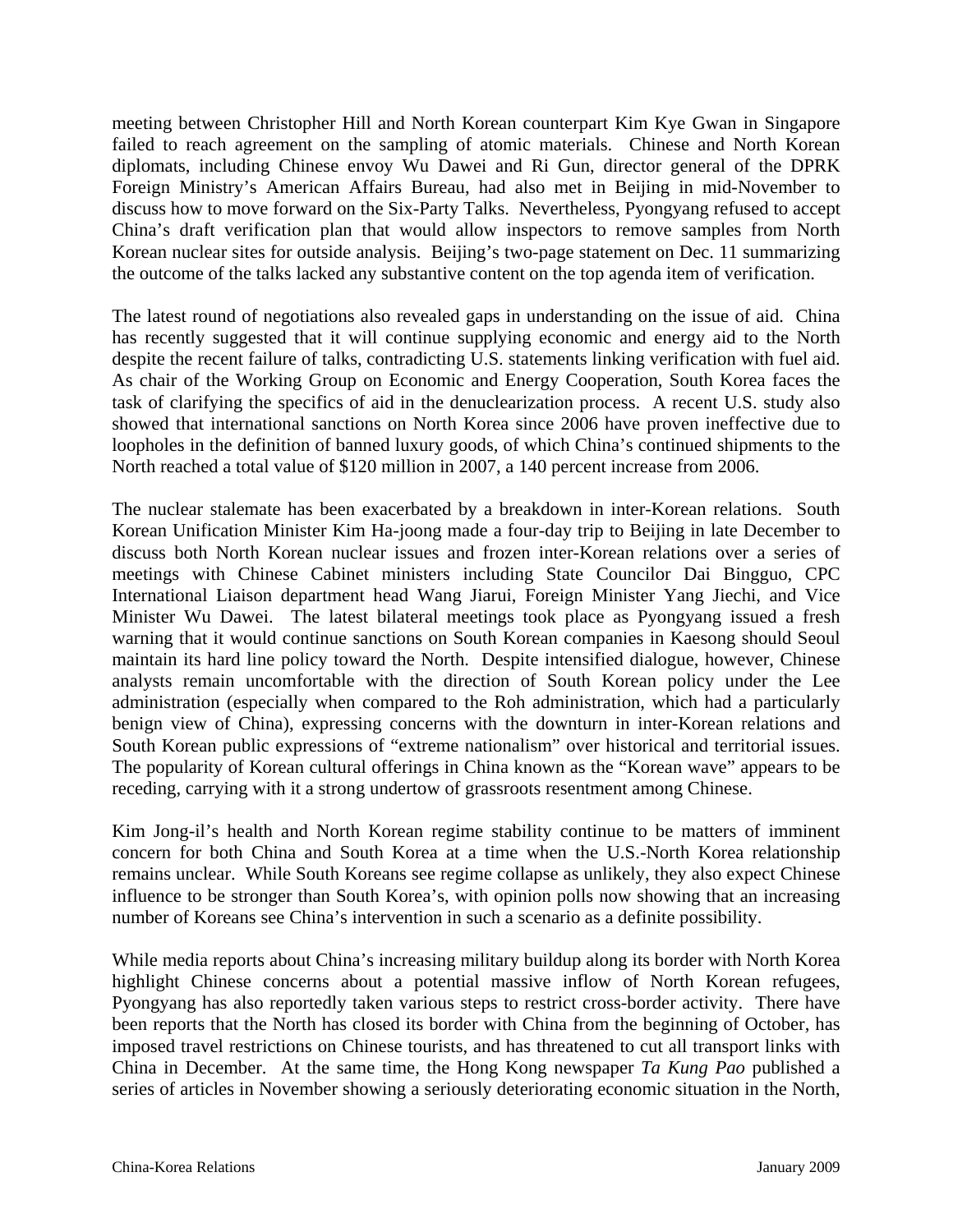reporting that Pyongyang has shut down key mineral exports to China, cross-border business has stalled all year-round, and cross-border smuggling has become accepted by local residents as "nongovernmental trade." Uncertainties about North Korea's future may require greater Sino-South Korean cooperation to promote stability on the peninsula and intensified monitoring of North Korean internal politics. Contingency planning remains a sensitive issue in Sino-South Korean relations. As questions about the internal political situation in North Korea multiply, China and South Korea are not only considering what happens in North Korea but also increasingly scrutinize and speculate about how the other will react to North Korean instability.

#### **Food safety fallout from China's melamine scandal**

South Korean concerns over Chinese product safety have escalated since China's melamine scandal in September, while also fueling public criticism about the government's domestic handling of the issue. The Korea Food and Drug Administration (KFDA) has established standards limiting the amount of melamine in all food products, in effect from March 2009.

Following up on international media reports regarding tainted Chinese imports, the KFDA conducted a nationwide inspection of imported foods, announcing in October the detection of melamine in 10 Chinese dairy products. These findings prompted the immediate banning, recalling, or destroying of Chinese-made products suspected of containing melamine, the tightening of regulatory measures, and the introduction of standards by 2010 for other substances such as heavy metals. By mid-October, a parliamentary report revealed that from 2003 to August 2008 over 60 percent of illegal food imports amounting to 644.5 billion won came from China, making China the largest source of illegal food imports to South Korea. Some Chinese food companies were found to have repeatedly sent contaminated shipments to South Korea, suggesting that loose regulations on both sides have allowed such problems to grow. In November, South Korea's quarantine service discovered for the second time a banned antibiotic that can cause serious bone marrow defects in Chinese cooked duck meat.

The China-made food safety issue drove heated political debate in South Korea ahead of the parliamentary inspection of the KFDA in November. Lawmakers from both ruling and opposition parties attacked officials for their delayed response to the serious health threat posed by Chinese imports. The main opposition Democratic Party (DP) urged the government to dismiss its food agency chief, indicating that local investigations and import bans were implemented almost two weeks after the melamine issue first emerged in September. In September, Health and Welfare Minister Jeon Jae-hee had apologized for not ordering an immediate sales ban on all suspected goods, while also noting the delayed confirmation from Chinese authorities. Public opinion polls also reflect the rising importance of food safety as a top societal concern. South Korea's National Statistical Office in October released survey findings showing that 69 percent of respondents were more worried about tainted food than North Korea's nuclear weapons.

In November, China and South Korea agreed to strengthen bilateral cooperation on food safety amid escalating concerns about tainted Chinese imports. Health Minister Jeon called for expanded information-sharing between Chinese and South Korean health-related agencies, an exchange that remains critical given the increasing share of Chinese food products in South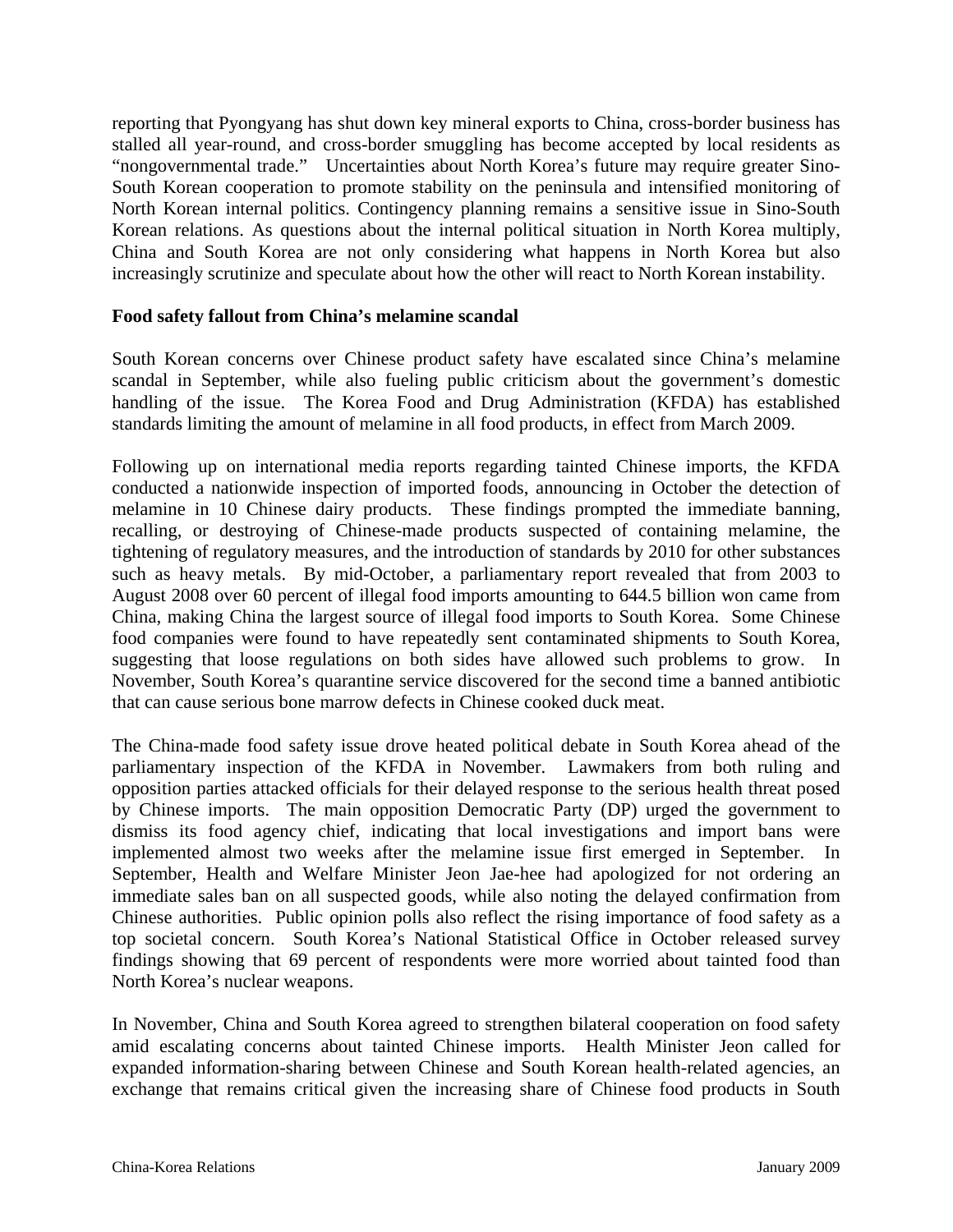Korea. In their second annual Tripartite Health Ministers Meeting that was launched in Seoul last year, South Korean, Chinese, and Japanese health ministers also adopted a joint action plan aimed mainly at strengthening information-sharing on the outbreak of pandemic influenza in the region. Food safety is expected to be included in the official agenda in the next three-way consultations scheduled to be held in Tokyo in 2009.

#### **Familiarity breeds cooperation and new challenges**

China's rise has increased its interdependence with the international community, and the contradictory effects of that interdependence are perhaps felt most keenly on the Korean Peninsula. The effects of China's melamine scandal have been both domestic and global, with direct local impact on Korea coming in the form of the need for more intensified cooperation on food safety standards. Such functional cooperation is driving the institutionalization of regional dialogue in Northeast Asia, first through the establishment of a trilateral meeting of environmental ministers and now with the institutionalization of trilateral coordination among health ministers. Such functional cooperation is having political effects as well, with the trilateral meeting among Northeast Asian political leaders in December.

This interdependence has also driven high-level bilateral political dialogue between China and South Korea through the intensification of summit-level dialogue and the establishment of a ministerial strategic dialogue. The military-to-military relationship remains the least developed aspect of the Sino-South Korean relationship. But, direct coordination is also growing in those areas, if not to build mutual trust and confidence, then at least to manage bilateral maritime disputes that are also a product of growing interdependence.

The global financial crisis poses a major test for the Sino-South Korean economic relationship, driving cooperation on currency swaps while raising the risk of heightened conflict in trade and investment relations that inevitably comes with a pie that contracts rather than expands. The challenge of managing food safety illustrates the permeability of national borders and is driving unprecedented functional cooperation between national authorities responsible for enforcing food safety standards.

Interdependence provides a floor that has limited the deterioration of the Sino-North Korean relationship even as it has underscored the extent of North Korea's isolation – and reinforces the likelihood that instability in the North will have spillover effects on both China and South Korea. In the near-term, developments in U.S. policy toward North Korea under the Obama administration will take center stage as the primary influence on the further unfolding of China's bilateral relations with the Korean Peninsula. How a new U.S. policy toward the North is coordinated with South Korea and China will have an influence on both inter-Korean relations and the Sino-North Korea relationship. It will also have secondary effects on China's relations with South Korea. Regardless of the extent to which either continuity or change characterizes policy toward the peninsula, there is an air of expectation and ambivalence about how this policy will unfold and what the follow-on effects are likely to be.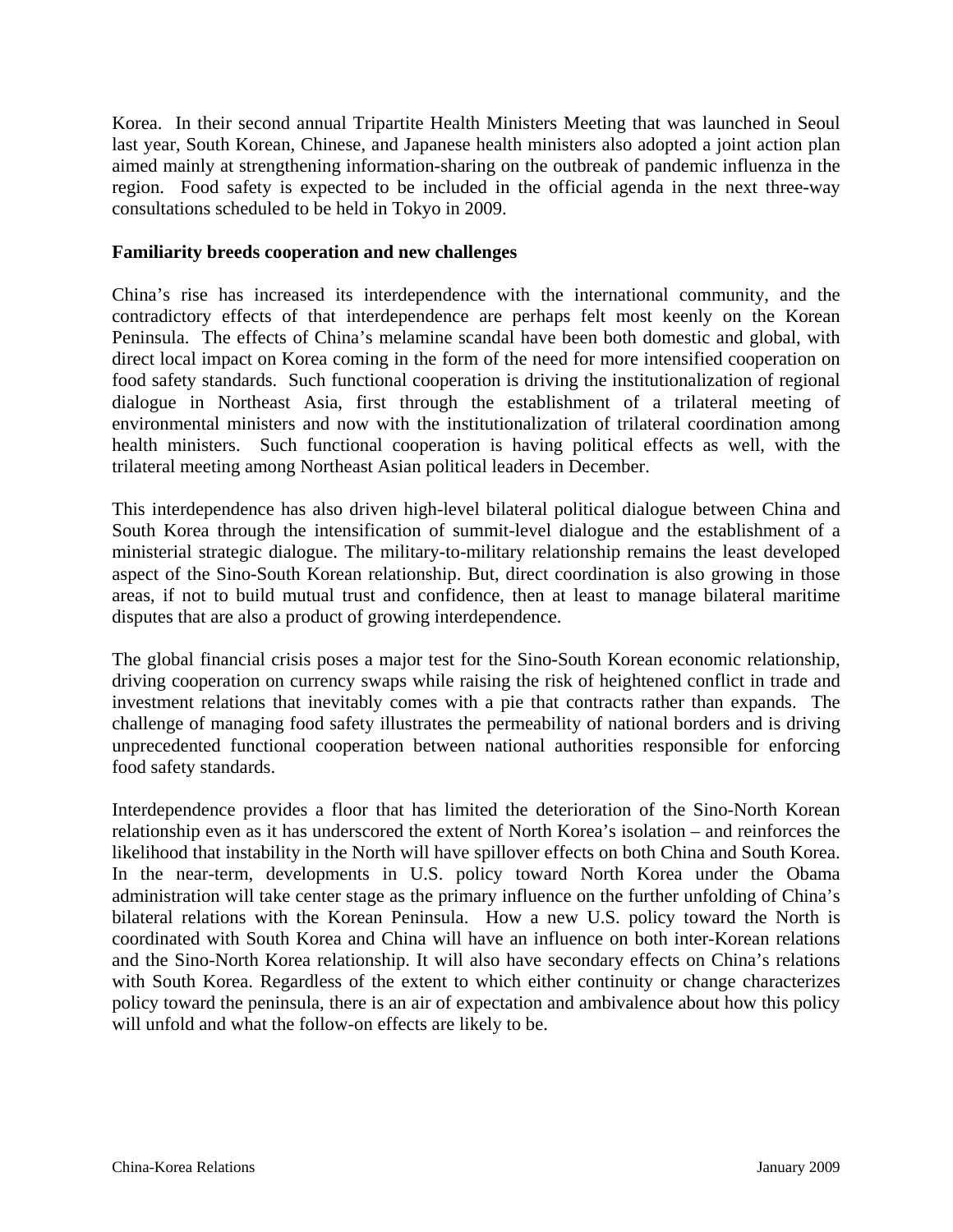## **Chronology of China-Korea Relations October-January 2008**

**Oct. 6, 2008:** The Korea Food and Drug Administration says it has found harmful chemicals including melamine in 10 Chinese dairy products.

**Oct. 7, 2008:** Chinese Foreign Ministry spokesman Qin Gang says China supports continued U.S.-DPRK contact for pushing forward the Six-Party Talks.

**Oct. 7, 2008:** A Chinese captain and crewmen illegally fishing in South Korean waters off the west coast assault South Korean Coast Guard officers.

**Oct. 13, 2008:** South Korean lawmaker Choi Kyung-hwan says in a parliamentary report that 63.6 percent of the 644.5 billion won worth of illegal food imports over the past five years has come from China.

**Oct. 14, 2008:** The 4<sup>th</sup> annual meeting of the China-DPRK Economic, Trade and Scientific and Technological Cooperation Committee is held in Pyongyang.

**Oct. 14, 2008:** China denies South Korean claims that Chinese and North Korean hackers stole more than 130,000 pieces of ROK government information in the past four years.

**Oct. 15, 2008:** South Korea's Ministry for Food, Agriculture, Forestry and Fisheries finds two cases of melamine-contaminated Chinese feed additives while health authorities announce plans to check all kidney beans from China for excess pesticides.

**Oct. 22, 2008:** South Korea's Agriculture Ministry says it found melamine in five egg-based imports from China.

**Oct. 23-25, 2008:** President Lee Myung-bak visits Beijing for the 7<sup>th</sup> Asia-Europe Meeting.

**Oct. 24, 2008:** Chinese Minister of Finance Xie Xuren and ROK Minister of Strategy and Finance Kang Man-Soo meet in Beijing.

**Oct. 25, 2008:** In commemoration of the entry of the Chinese volunteers into the Korean War, Chinese People's Liberation Army art troupe performs a modern dance drama on China's civil revolutionary war at the East Pyongyang Grand Theater and meets legislator Kim Yong Nam.

**Oct. 26-30, 2008:** Former ROK President Kim Dae-jung visits northeast China and delivers a speech at a conference hosted by the Chinese People's Institute of Foreign Affairs and the Liaoning provincial government.

**Oct. 29, 2008:** China's Ministry of Water Resources and DPRK counterpart in a meeting in Pyongyang agree to enhance cooperation on water resources management.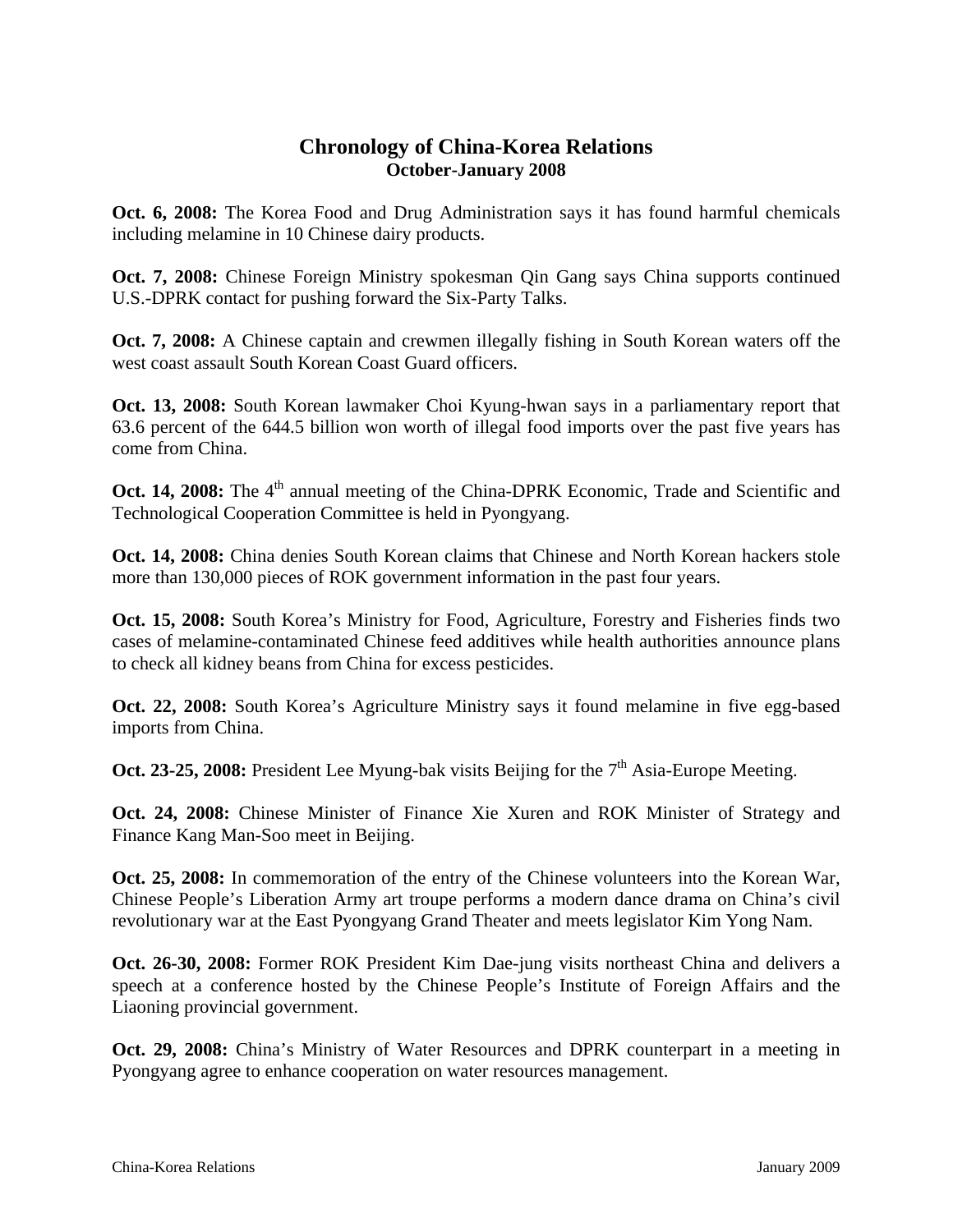**Oct. 29, 2008:** The Korea Food and Drug Administration finds melamine in a Chinese jelly product used to make locally sold sweets.

**Nov. 2, 2008:** The second Tripartite Health Ministers Meeting is held in Beijing where China, South Korea, and Japan sign an action plan to fight pandemic influenza. China and Korea agree to strengthen bilateral cooperation on food safety.

**Nov. 4, 2008:** ROK Vice Minister of Strategy and Finance Kim Dong-soo says South Korea and China have agreed in principle to expand their currency swap deal.

**Nov. 7, 2008:** U.S. officials say the Chinese government has largely rebuffed U.S. attempts to discuss North Korea contingency planning.

**Nov. 7, 2008:** South Korea's second largest tire maker Kumho Tire Co. begins production at its new \$100 million plant in Nanjing.

**Nov. 7, 2008:** South Korean quarantine authorities detect a banned antibiotic in cooked duck meat from China.

**Nov. 14, 2008:** Chinese Vice Foreign Minister Wu Dawei meets Ri Gun, director general of the DPRK Foreign Ministry's American Affairs Bureau, in Beijing ahead of the Six-Party Talks.

Nov. 20, 2008: The 55<sup>th</sup> anniversary of the DPRK-China Cooperation Accord on Economy and Culture is held in Pyongyang.

**Nov. 24, 2008:** China and South Korea open naval and air military hotlines after a bilateral defense policy meeting in Beijing.

**Nov. 25, 2008:** North Korean media reports Kim Jong-il's visit to factories in Sinuiju city bordering China.

**Dec. 8, 2008:** Wuhan, the capital of central China's Hubei province, announces that South Korea will open a Consulate in the city.

**Dec. 8-11, 2008:** A new round of Six-Party Talks is held in Beijing.

**Dec. 10, 2008:** Korean, Chinese, and Japanese Central Banks launch the Tripartite Governors' Meeting to be regularized next year to promote regional financial stability.

**Dec. 10, 2008:** The ROK Ministry for Food, Agriculture, Forestry and Fisheries strengthens quarantine inspections at airports and harbors in response to bird flu outbreaks in Hong Kong and Southeast Asia.

**Dec. 11-12, 2008:** Chinese Vice Foreign Minister Wang Guangya and South Korean counterpart Kwon Jong-rak hold the first China-ROK strategic dialogue in Beijing.